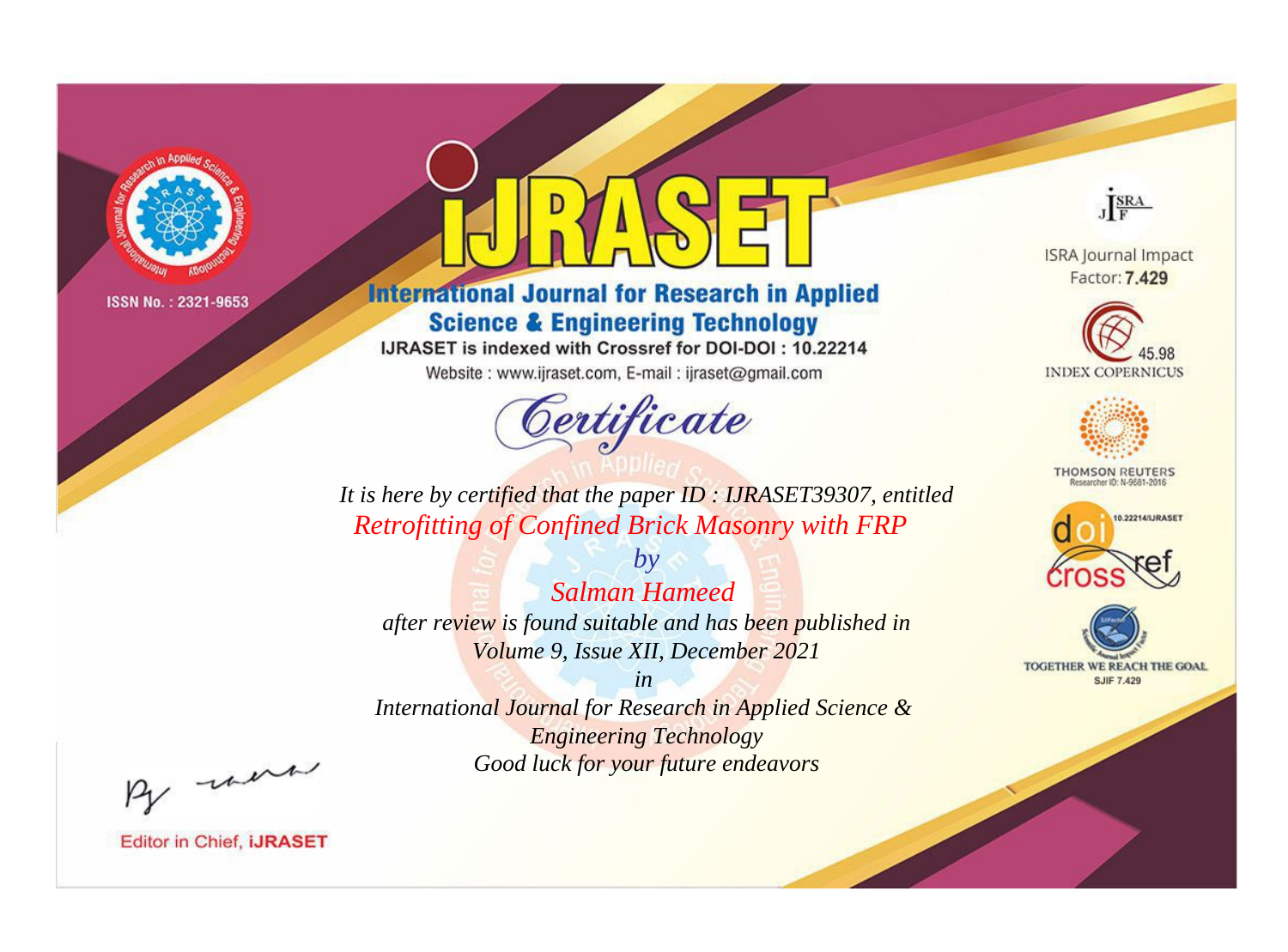

# **International Journal for Research in Applied Science & Engineering Technology**

IJRASET is indexed with Crossref for DOI-DOI: 10.22214

Website: www.ijraset.com, E-mail: ijraset@gmail.com



JERA

**ISRA Journal Impact** Factor: 7.429





**THOMSON REUTERS** 



TOGETHER WE REACH THE GOAL **SJIF 7.429** 

It is here by certified that the paper ID: IJRASET39307, entitled **Retrofitting of Confined Brick Masonry with FRP** 

 $by$ Samiullah Qazi after review is found suitable and has been published in Volume 9, Issue XII, December 2021

 $in$ International Journal for Research in Applied Science & **Engineering Technology** Good luck for your future endeavors

By morn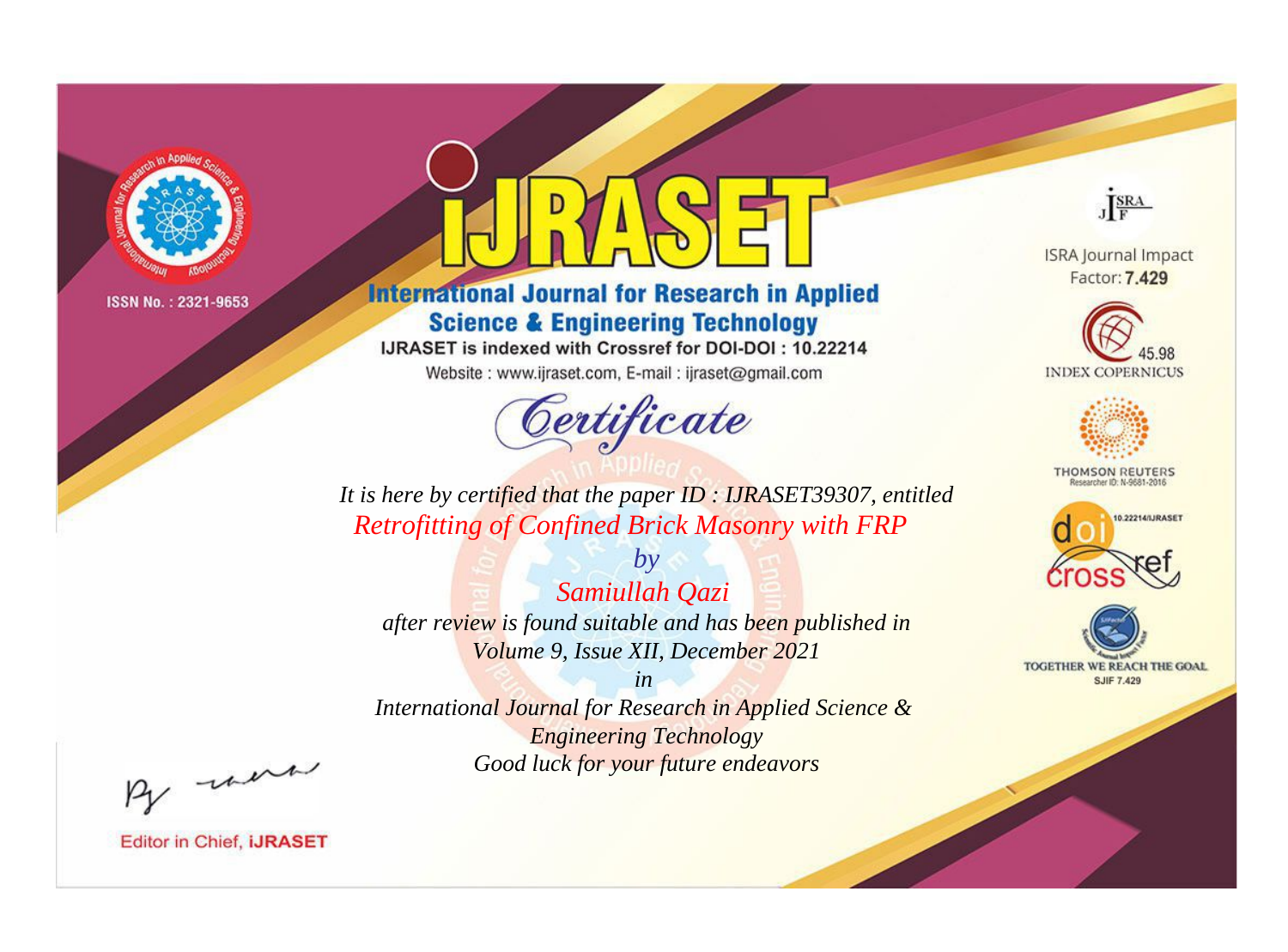

# **International Journal for Research in Applied Science & Engineering Technology**

IJRASET is indexed with Crossref for DOI-DOI: 10.22214

Website: www.ijraset.com, E-mail: ijraset@gmail.com



JERA

**ISRA Journal Impact** Factor: 7.429





**THOMSON REUTERS** 



TOGETHER WE REACH THE GOAL **SJIF 7.429** 

It is here by certified that the paper ID: IJRASET39307, entitled **Retrofitting of Confined Brick Masonry with FRP** 

 $by$ **Muhammad Asif** after review is found suitable and has been published in Volume 9, Issue XII, December 2021

 $in$ International Journal for Research in Applied Science & **Engineering Technology** Good luck for your future endeavors

By morn